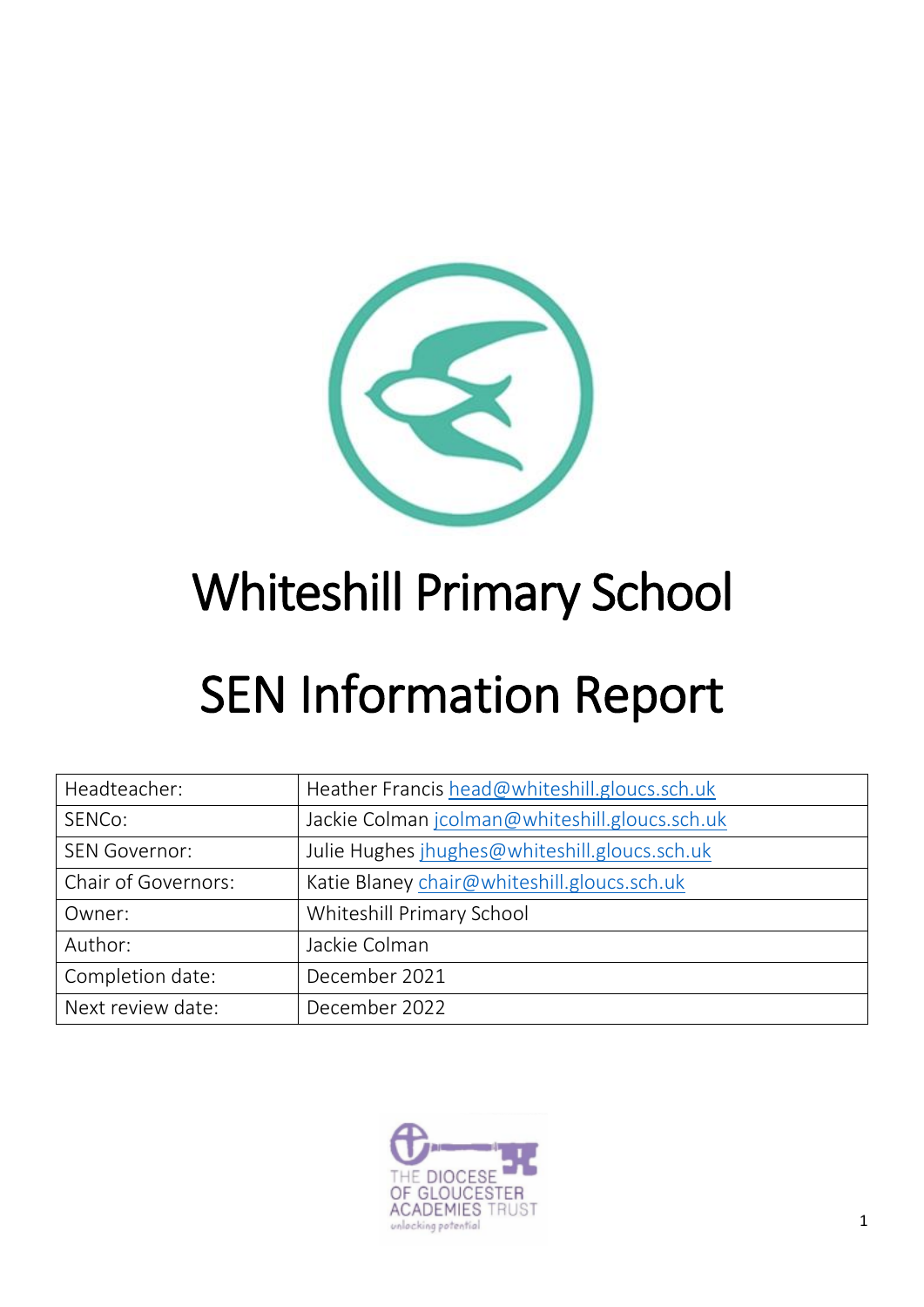## Contents

| Appendix 3: Support for children with communication and language as an identified area of need:15           |  |
|-------------------------------------------------------------------------------------------------------------|--|
|                                                                                                             |  |
| Appendix 5: Support for children with social, emotional and mental health as an identified area of need: 17 |  |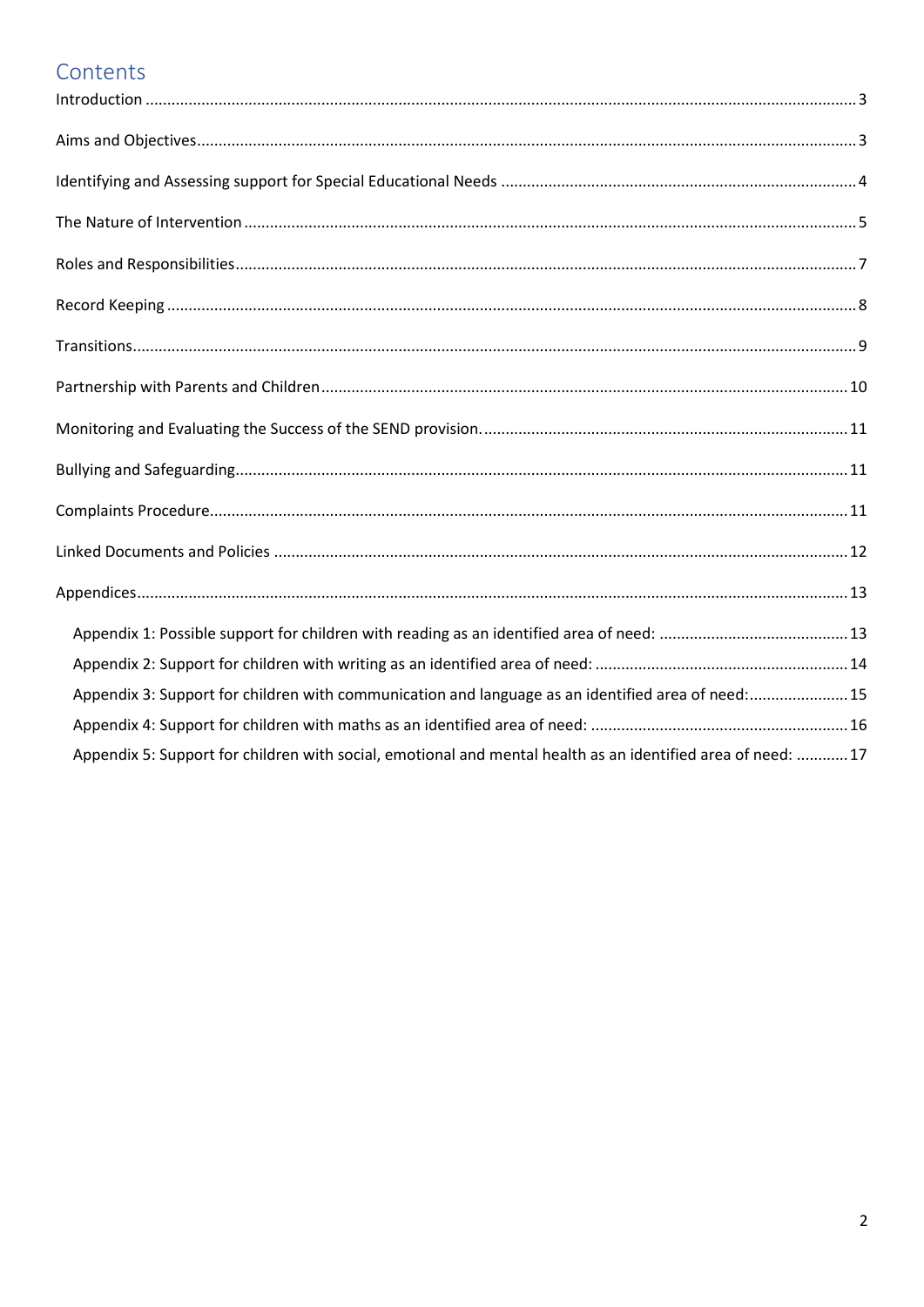

Whiteshill Primary School



## <span id="page-2-0"></span>Introduction

This policy is designed to promote the successful inclusion of pupils with special educational needs and disabilities at Whiteshill Primary School.

In the SEND Code of Practice 2015, a child with SEN is defined as:

*A child or young person has SEN if they have a learning difficulty or disability which calls for special educational provision to be made for him or her.*

*A child of compulsory school age or a young person has a learning difficulty or disability if he or she:*

- *a) has a significantly greater difficulty in learning than the majority of others of the same age, or*
- *b) has a disability which prevents or hinders him or her from making use of facilities of a kind generally provided for others of the same age in mainstream schools.*

A child under compulsory school age has special educational needs if they fall within the definition at (a) or (b) above or would so do if special educational provision was not made for them (Clause 20 Children and Families Bill). Where a child or young person has a disability or health condition which requires special educational provision to be made, they will be covered by the SEN definition.

Children's needs and requirements may fall into at least one of the four areas, though many children will have inter-related needs. All areas of need will have a varying degree of impact upon the child's ability to function, learn and succeed. The areas of need are:

- 1. Communication and interaction
- 2. Cognition and learning
- 3. Social, mental and emotional health
- 4. Sensory and/or physical

These areas of need are explained fully in the Code of Practice document.

Children experiencing difficulties in any one or a combination of these areas may be entered on the school's SEND register. Children whose difficulties are solely due to the home language differing from the language in which she/he is taught are not identified as having SEND.

## <span id="page-2-1"></span>Aims and Objectives

Our aim at Whiteshill Primary School is to create an inclusive school in which every child, member of staff and parent feels properly supported when faced with a learning difficulty or special educational need. Together with high expectations, this will help us to overcome barriers in children's learning and to close achievement gaps with others. In this way, all our children can participate fully in the life of the school, feel equally valued and be helped to reach their full potential.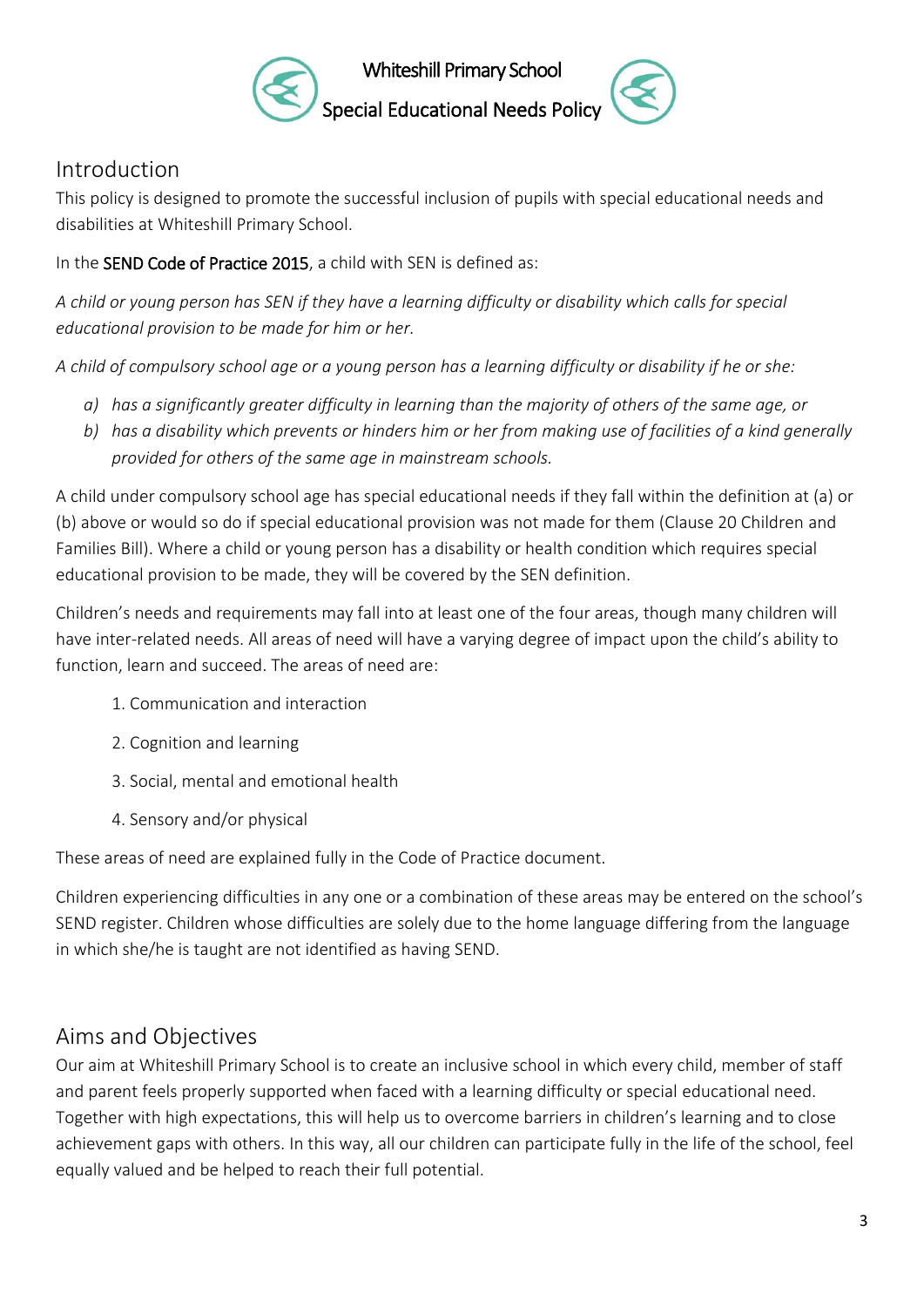We seek to achieve this aim by:

- Acknowledging that all children have different ways and rates of learning and that all may experience a difficulty or special educational need at some point in their primary school life.
- Planning to meet the full range of learning needs and styles within the curriculum.
- Making sure that all lessons provide suitable learning challenges for all members of the class or group, including the most able, by differentiation whenever appropriate.
- Tracking all pupils' attainment and progress to ensure effective and early intervention and continuously reviewing and evaluating the support arrangements that are in place.
- Designating a qualified teacher to oversee the SEN provision and to support class teachers to meet the needs of children with SEND.
- Providing a team of support staff who work with groups and individuals throughout the school under the guidance of the SENCo and teaching staff.
- Using a graduated approach to provide the correct level of support, as outlined in the Gloucestershire Guidance Booklet.
- Listening to and valuing the views of parents or carers, involving them as much as possible in setting and reviewing their children's targets for improvement and acknowledging that progress is most likely to be made when action taken at school is backed up by home support.
- Listening to and valuing the views of pupils, involving them as much as possible in considering how they learn and how their needs can be met.
- Creating an ethos that fosters a growth mind-set and that celebrates achievement at all levels and in all aspects to build confidence in all our children.
- Value and encourage the contribution of all children to the life of the school
- Work with the school's Governing Body to enable them to fulfil their statutory monitoring role regarding the Policy Statement for SEND
- Where appropriate, work closely with external support agencies to support the needs of individual pupils and/or their families.

## <span id="page-3-0"></span>Identifying and Assessing support for Special Educational Needs

At Whiteshill we are very passionate about getting support in place quickly and effectively for children who present themselves with a learning need or SEND. We do this through a manner of different routes in line with the Code of Practice:

- In regularly and carefully tracking the progress of all children the class teacher may notice that a pupil is not making expected progress when compared to his or her peers;
- The progress of a child's learning may be identified by a teacher or TA as being less than expected across a lesson or series of lessons;
- A parent may be concerned about their child's progress at school and/or at home;
- There may be a previous record from another school or early education setting;
- There may be a difficulty highlighted through implementation of the school assessment policy;
- There may be an expression of concern from an external agency.

If there is a concern about a pupil's progress in any of the four areas of need, we as the school would discuss this with parents and we would review the arrangements that are in place in the classroom. We would look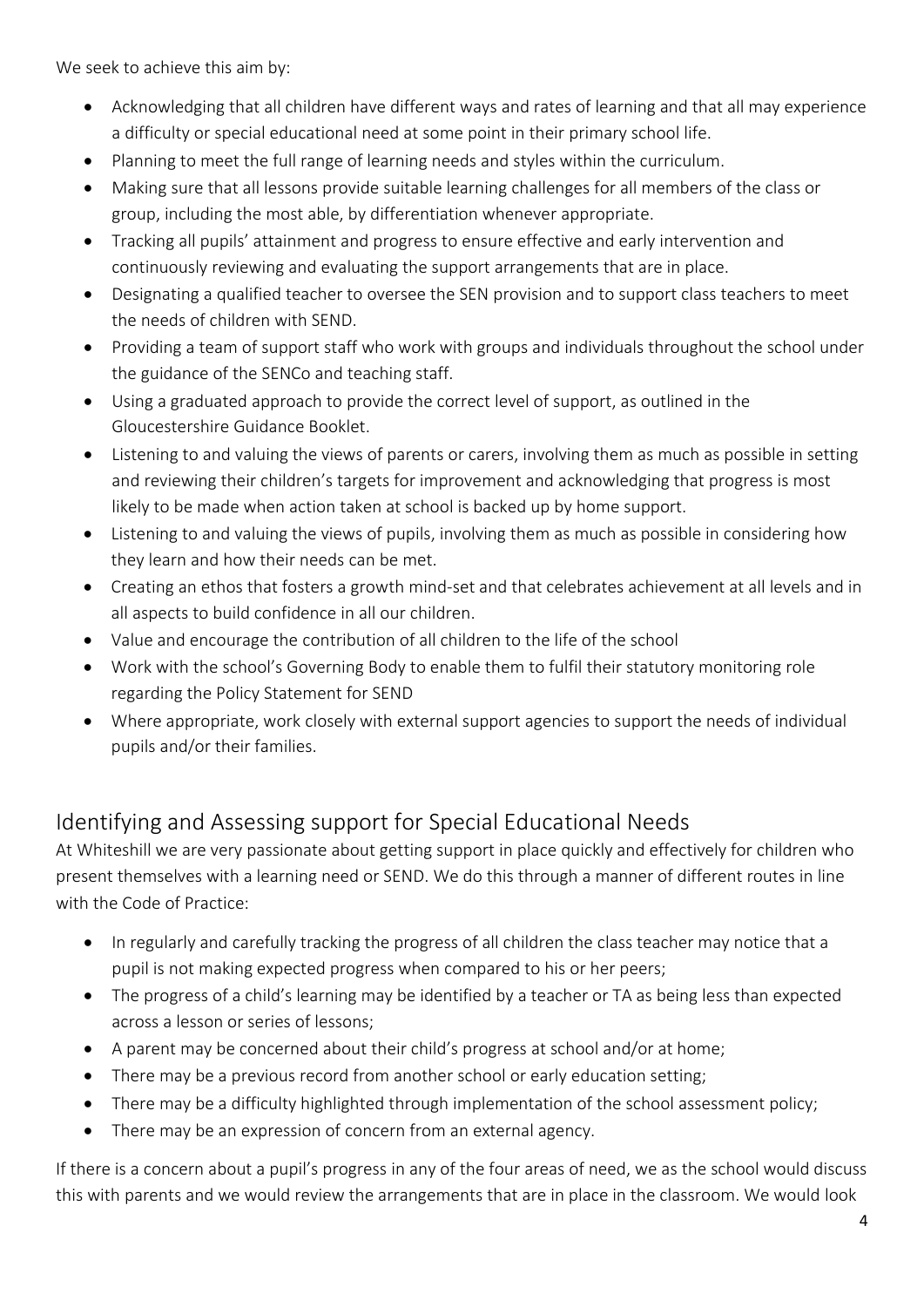to provide some targeted intervention for a time-limited period, assess the impact of this and carefully monitor the child's responses to well-founded interventions. Before deciding that the slow progress is attributable to a special educational need; all other possible causes would be considered first.

To decide what level of support is appropriate once a need has been identified, we will look at the individual case of each child, alongside the descriptors given in the 'Gloucestershire County Council's guidance for professionals working with children and young people with additional needs, including SEND.' These are designed as a guide for schools to identify what might be beyond universal provision and therefore what is additional to or different from that usually available. The levels of support we offer are as follows:

|                    | • Universal                                                                                                                       |
|--------------------|-----------------------------------------------------------------------------------------------------------------------------------|
| Level 1            | • Children with no additional needs                                                                                               |
|                    |                                                                                                                                   |
|                    | • Additional                                                                                                                      |
| Level <sub>2</sub> | • Children with additional needs identified and met through a My Plan, either at a school level<br>or outside agency involvement. |
|                    |                                                                                                                                   |
|                    | • Intensive                                                                                                                       |
| Level <sub>3</sub> | • Multi-agency approach using a My Assessment & My Plan+ with a whole family assessment<br>and Lead Practitioner response.        |
|                    |                                                                                                                                   |
|                    | • Specialist                                                                                                                      |
|                    | • Specialist interventions involving statutory assessment and planning e.g. Education Health                                      |
| Level 4            | Care Plan (EHC PLAN), Child(ren) in Need plan (CiN), Child(ren) Protection plan (CP),<br>Child(ren) in Care plan (CiC)            |
|                    |                                                                                                                                   |

## <span id="page-4-0"></span>The Nature of Intervention

Using the graduated approach outlined in the Gloucestershire SEND Graduated Pathway, we run a four-part cycle when supporting children with SEND: Assess, Plan, Do, Review.

### **Assess**

Each half term, all children are formatively assessed by their class teacher and their progress discussed at regular 'pupil progress' meetings with the Headteacher. It is here where the Headteacher/SENCO and the child's class teacher will decide on the action needed to help the child progress in the light of earlier assessments. This may include:

- Different learning materials or specialist equipment
- Group or individual support
- Staff development and training to introduce more effective strategies

The child's class teacher, working with the TA, will be responsible for ensuring that everyday quality teaching, in-class support and targeted intervention programmes support the child in achieving his/her targets set out in an individualised programme.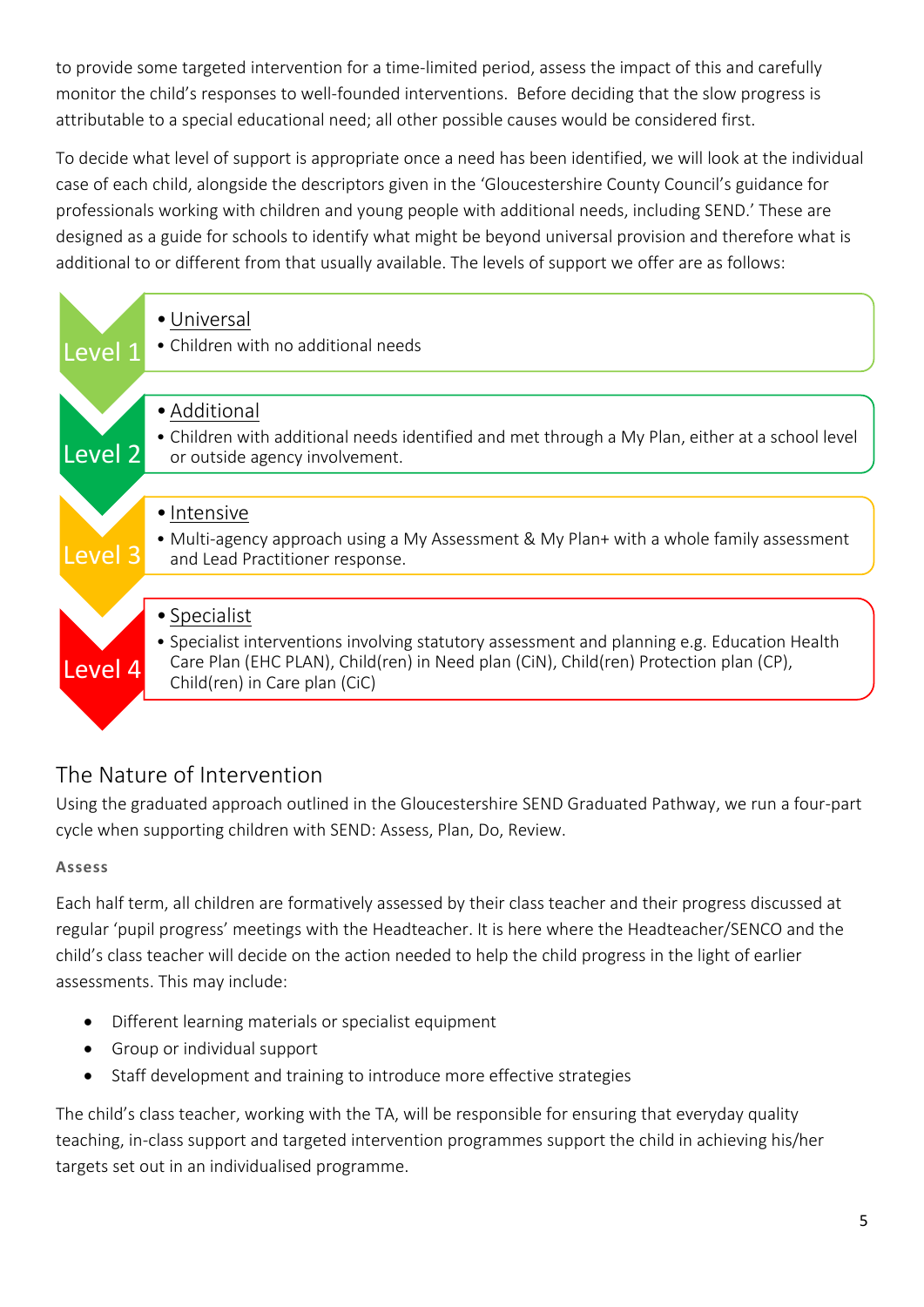#### **Plan**

After a child has been identified as having a learning need or SEND, they will complete a My Profile to guarantee we are keeping the child at the centre of everything we do and that their voice is being heard and listened to throughout. This will be regularly reviewed with a new My Profile being completed each academic year. The child's class teacher will be given allocated non-contact time to write a My Plan. This My Plan will identify the child's learning needs and highlight an outcome for each need to ensure the child makes good progress in the next half term. This will then be monitored by the SENCo and shared with parents at an initial meeting. The My Plan will then be reviewed half-termly by the class teacher and TA with new outcomes set or adjusted as targets are met. The SENCo will again monitor progress and ensure the targets are appropriate. The SENCo will share this information with parents twice a year to give them a continued and accurate picture of the progress their child is making and their current targets.

If support from an external agency, such as Speech and Language or an Educational Psychologist, is needed to ensure the child continues to make progress, the child will be moved to Level 3 and a My Assessment and a My Plan+ will be completed. The My Assessment is a conversation with parents, where a document is filled in which helps build a detailed picture of the child's family background, life at home, medical background and a thorough description of their needs – this can be a useful step in understanding the child and it keeps the child and family very much at the heart of the process. The My Plan+ enables targets and outcomes to be set with external agencies, as well as the school. Parents/carers and the child if appropriate, will be involved in helping set these targets and in agreeing which external agencies will be involved. External agencies will be invited to attend or send a report to all future review meetings to ensure that the voices of all those involved with the child are represented.

In a small number of cases, the special need is significant enough for the child to be considered for Statutory Education, Health and Care Assessment (Level 4). The LA will be involved in considering the need for Statutory Assessment and the school will normally put forward only those children who have been assessed as requiring a level of support beyond that which a school is reasonably expected to provide from its own resources. It is also a parental right to request consideration of their child for Statutory Assessment. When appropriate, the LA will carry out a multi-disciplinary assessment and then formally consider the need for an Education and Health Care Plan (EHC Plan).

#### **Provision (Doing) and Reviewing**

If intervention is needed, we will use the following graduated approach:

## Step 1

The first step may be some changes in the classroom (for example in the grouping of pupils, allocation of support from a teaching assistant or certain resources). This will be implemented and monitored by the class teacher and if possible backed up by home support to increase the pupil's involvement and motivation.

## Step 2

The second step may be some group or individual support from the teacher or a member of the support staff, either within the classroom or in a separate teaching space. For example, a child may receive more regular 'Maths Meetings' as a way to gain extra teaching input in the universal classroom timetable.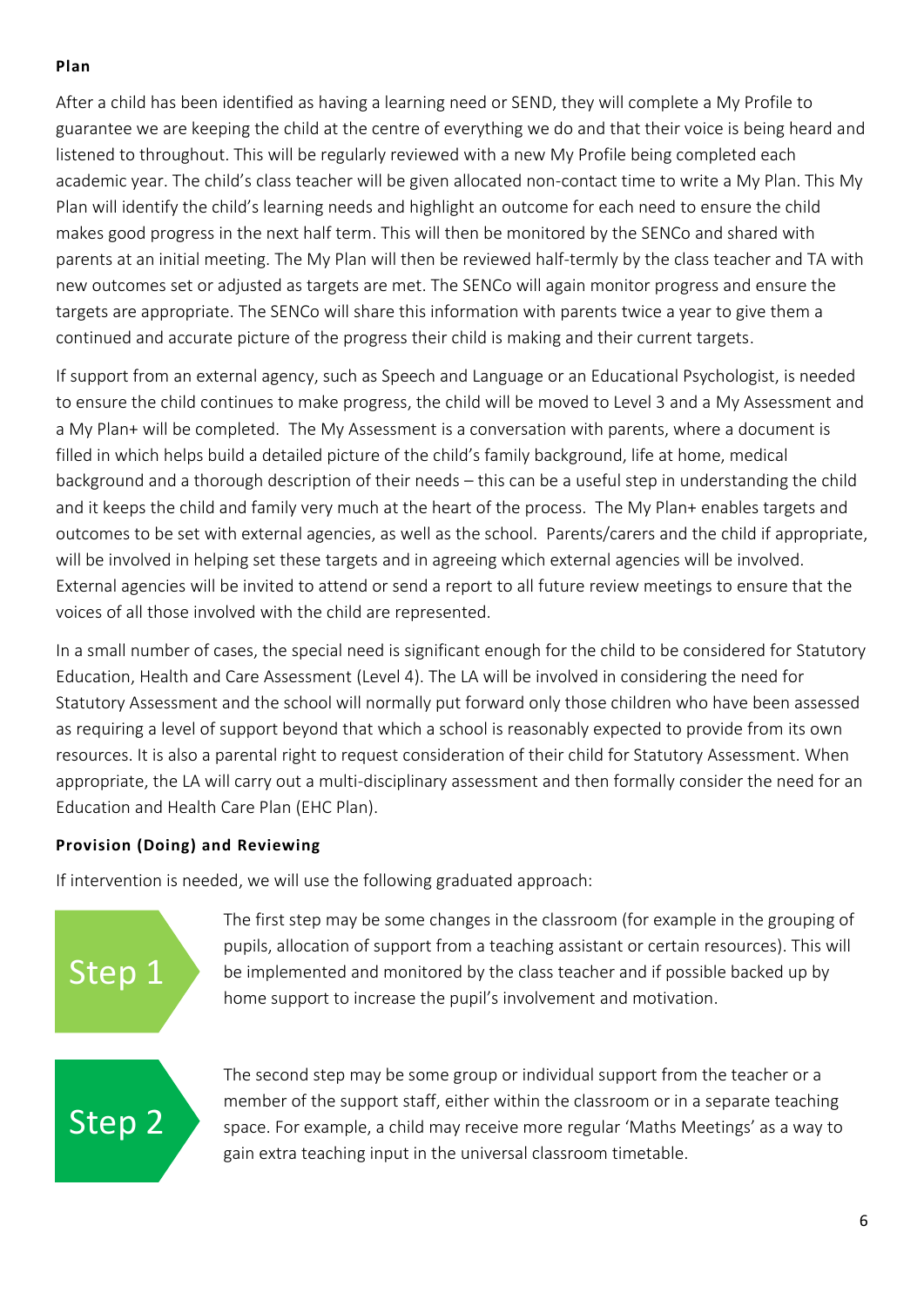## Step 3

The third step may be to provide the child with a carefully selected intervention. Some interventions may be in small groups and some may be 1:1. Interventions will be planned during the teacher's half termly My Plan review for the next half term. The teachers will inform the teaching assistants of the learning needs and outcomes for each child taking part in the intervention. It is the role of the teaching assistant to monitor progress, using the school's outcome tracker, during this intervention, informing and updating the teacher if a child has mastered an outcome or struggled to make progress before the teacher is due to review their My Plans. Each intervention can take from a few minutes to half an hour, depending upon the type and focus.

Interventions will be timetabled using a provision map. This will enable the class teachers and SENCo to have an overview of what provision a child is getting and how these fit into their week. Interventions will be planned on a two-week rolling programme in the afternoons to ensure that children are not missing the same lessons each week. Interventions outside of normal curriculum time e.g. maths during a geography lesson, will only be done when absolutely necessary and when support within the taught subject does not allow the child to make progress. This approach means that children with SEND miss out on as little of the whole curriculum as possible.

See appendices below for specific intervention plans for different areas of need and see accessibility plan for more information as to how we plan to adapt our environment for children with physical needs.

### <span id="page-6-0"></span>Roles and Responsibilities

#### The Governing Body, in partnership with the Headteacher

- Determining the school's general policy and approach to provision for pupils with special educational needs;
- Establishing appropriate staffing arrangements;
- Deploying SEN resources;
- Maintaining a general oversight of the school's work;
- Ensuring the publication and annual updating of a SEND information report to support the Local Authority SEND Local Offer.

#### The Headteacher

- Overall management of the provision for special educational and disability needs;
- Working closely with the SENCo to ensure a holistic school approach;
- Keeping the Governing Body fully informed.

#### The SEN Coordinator (SENCo) responsibilities include:

- Overseeing the day-to-day operation of the school's SEN policy;
- Coordinating provision for children with special educational needs;
- Liaising with and advising fellow teachers and teaching assistants;
- Overseeing the records of all children with special educational needs;
- Liaising with parents of children with special educational needs;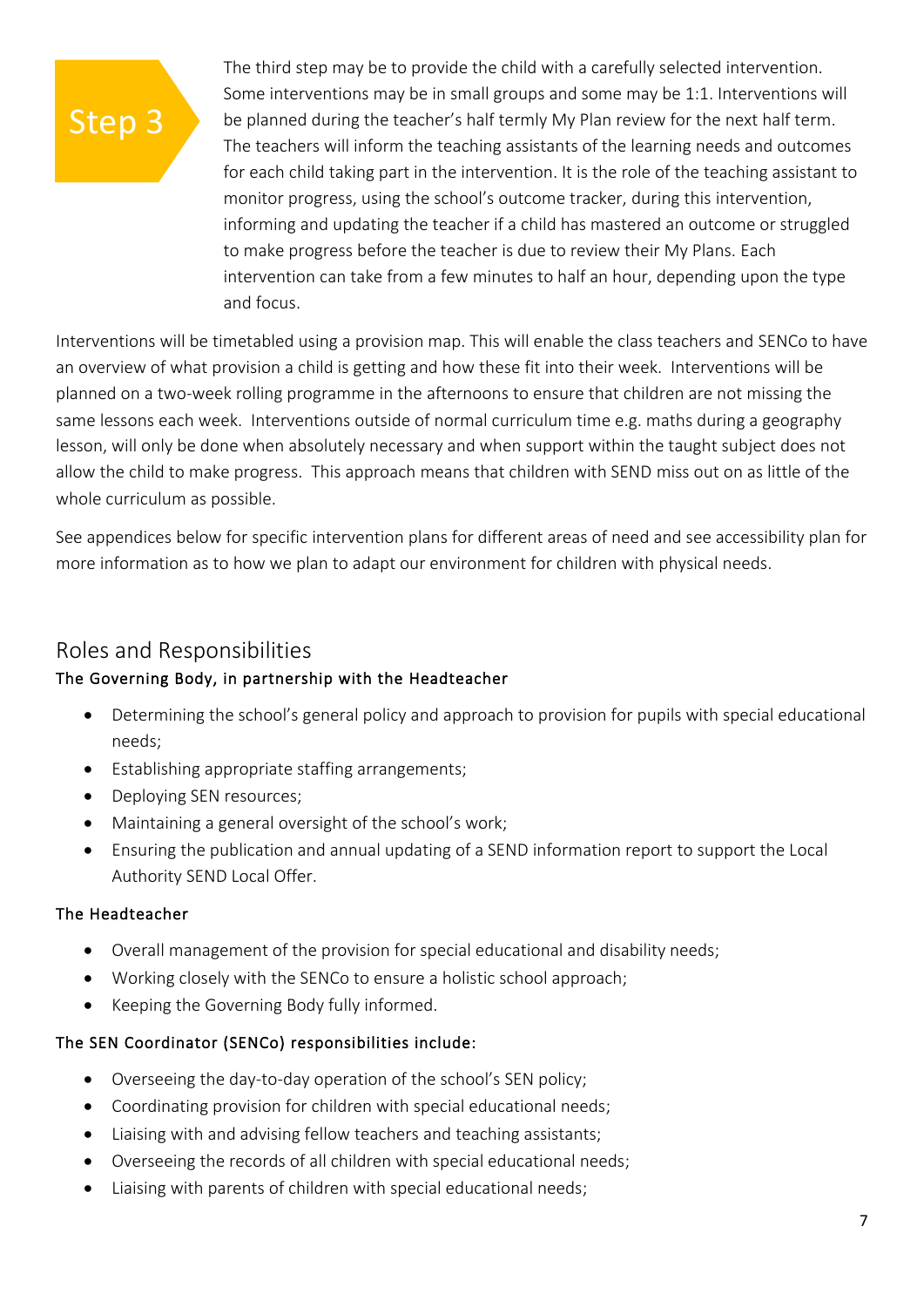- Contributing to the in-service training of staff;
- Working with and co-ordinating external agencies;
- Reporting annually to the Governing Body on the implementation of the school's SEN policy, via the Annual SEND Report.

#### The Class Teacher

- Identifying whether a child in their class has SEND and what those needs are, with support from the SENCo as necessary;
- Ensuring the progress of all children in their class, including those with SEND;
- Differentiating the curriculum and teaching approaches so that the learning is accessible but has an appropriate level of challenge for all children;
- Using teaching assistants to facilitate targeted support for identified children in the class, but remaining responsible for the teaching and learning of pupils with SEND;
- When needed, sharing children's My Plan targets with teaching assistants to help them implement these into interventions;
- Coordinating and reviewing a pupil's individual My Plan, with the support of the SENCo where needed.

#### The Teaching Assistant

- Liaising with teachers to help plan learning support for identified children including the use of interventions where needed;
- Delivering planned learning support for any child requiring this, including interventions when needed, or facilitating their delivery;
- Helping to monitor progress (through the outcome tracker) made by children doing interventions and therefore whether the interventions need adapting in any way or replacing;
- Feeding back to teachers about how children are progressing, both within lessons and over longer periods of time.

## <span id="page-7-0"></span>Record Keeping

At Whiteshill, we ensure we keep up-to-date records of children with SEND. This can include one and/or all the following:

- Records are kept for each child including the nature of the difficulties, provision, involvement with external agencies, review records, outcome trackers, My Plan, My Plan+ and EHC Plan documentation. These are kept digitally and physically in a locked cupboard in the Headteacher's office.
- All staff are responsible for maintaining and updating the records. The SENCo is responsible for overseeing and monitoring the record keeping system for pupils with SEND.
- All children with SEND are highlighted on the school's SEND register. This document indicates each child's level of intervention, broad area of need, additional areas of concern, plan type, involvement of outside agencies, Pupil Premium, consent from parents and the date the support was open and/or closed. This is regularly reviewed by the SENCo and Headteacher throughout the year to ensure it is as up-to-date as possible.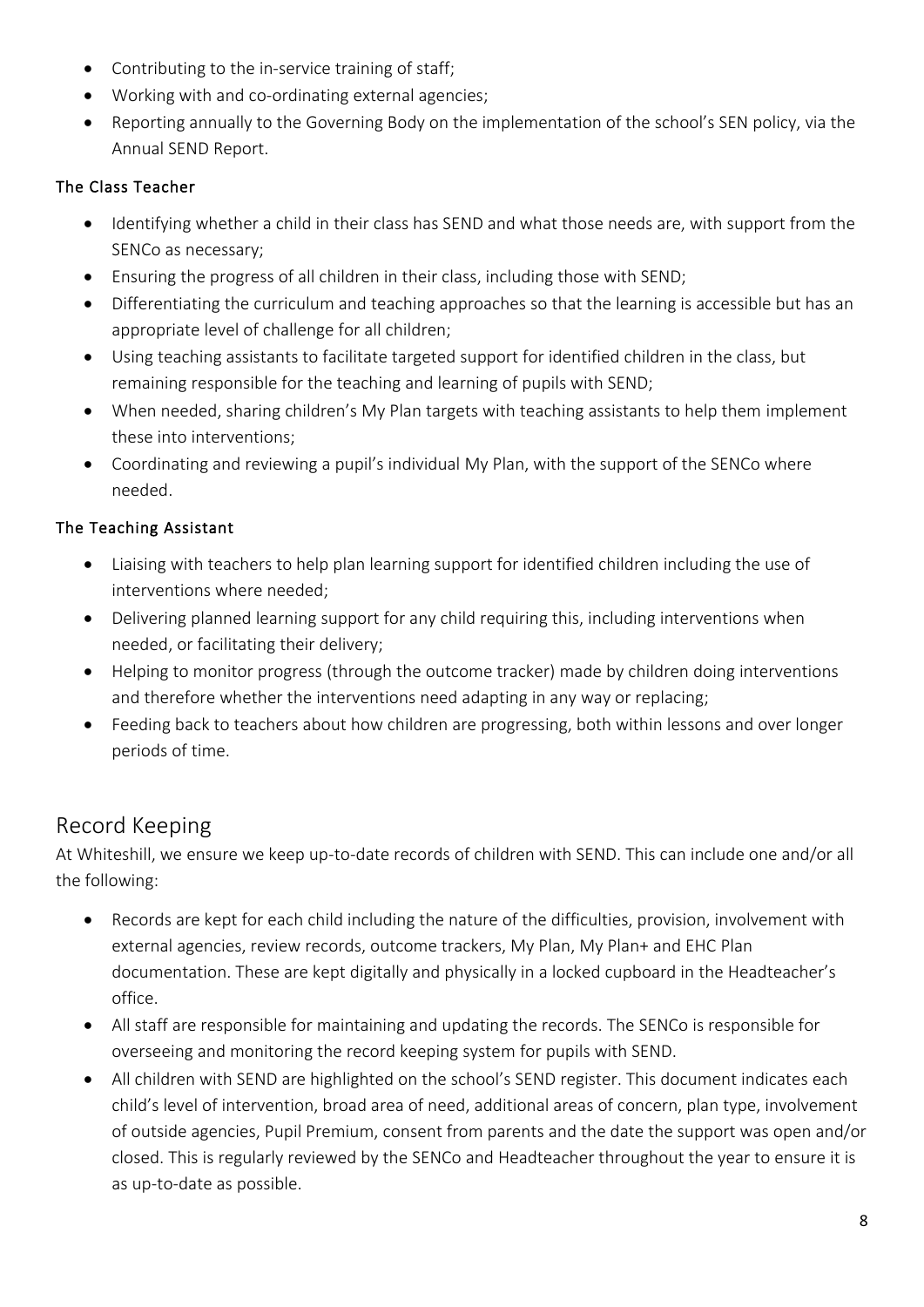• With the consent of parents/carers, the LEA will be informed of any current My Plans in the school throughout the school year.

## <span id="page-8-0"></span>**Transitions**

Transitions are the moves children and young people make from home to an early years and/or childcare setting, from there to primary, from stage to stage, from primary to secondary, between schools and from secondary to further education and beyond. At Whiteshill, it is essential that all children have a smooth and seamless journey as they move through our school community and this why we strive to support all children through periods of transition, particularly those with SEND.

## **Identified key periods of transition:**

- Starting school
- Moving to a new class and/or class teacher (EYFS to Key Stage 1; Key Stage 1 to Lower Key Stage 2; Lower Key Stage 2 to Upper Key Stage 2)
- Joining our setting from another primary setting
- Leaving our setting to join another primary setting
- Leaving primary school to start secondary school (Key Stage 2 to Key Stage 3)

### *Starting school*

When a child joins the reception class at Whiteshill, the class teachers will meet with the child and their parents (usually by carrying out a home visit) as well as meet with the early years (EY) setting to build a picture of the child. If a child has been identified with SEND in an EY setting, the Headteacher/SENCo will attend any transition meeting and will liaise with the EY setting to provide a smooth transition into reception and the wider school community.

### *Moving to a new class and/or class teacher*

At the end of each academic year, the class teachers will have a transition meeting to discuss the needs, personalities and support of the moving cohort (Reception into Year 1; Year 2 into Year 3; Year 4 into Year 5). In this meeting, the class teachers will also discuss the needs of children with SEND, they will share what progress has been made, the child's My Plan/+ and what support needs to be in place for the forthcoming academic year. It is the current class teacher responsibility to write the My Plan for the Autumn 1 term so support is continued and isn't impacted at the start of a new academic year.

During the latter half of the summer term, the moving cohort will spend time with their new class teacher and in their new classroom with the cohort who are staying for another year. This will allow the children to build bonds with new adults and children, familiarise themselves with a new classroom layout and adjust to being in a new class in the new academic year. It may be appropriate to put more support in place for children with SEND using tailored social stories, extra time in the classroom and/or with their new adults. This will be assessed on a case by case basis.

### *Joining/leaving our setting from/to another primary setting*

When a child joins Whiteshill from another primary school, we will strive to make them feel welcome and part of our school community as quickly as possible. The Headteacher will meet with the child(ren) and their parents or carers and if necessary contact their previous school to build a picture of the child(ren) and their learning needs. If any confidential documents or records need to be passed on, this will be done through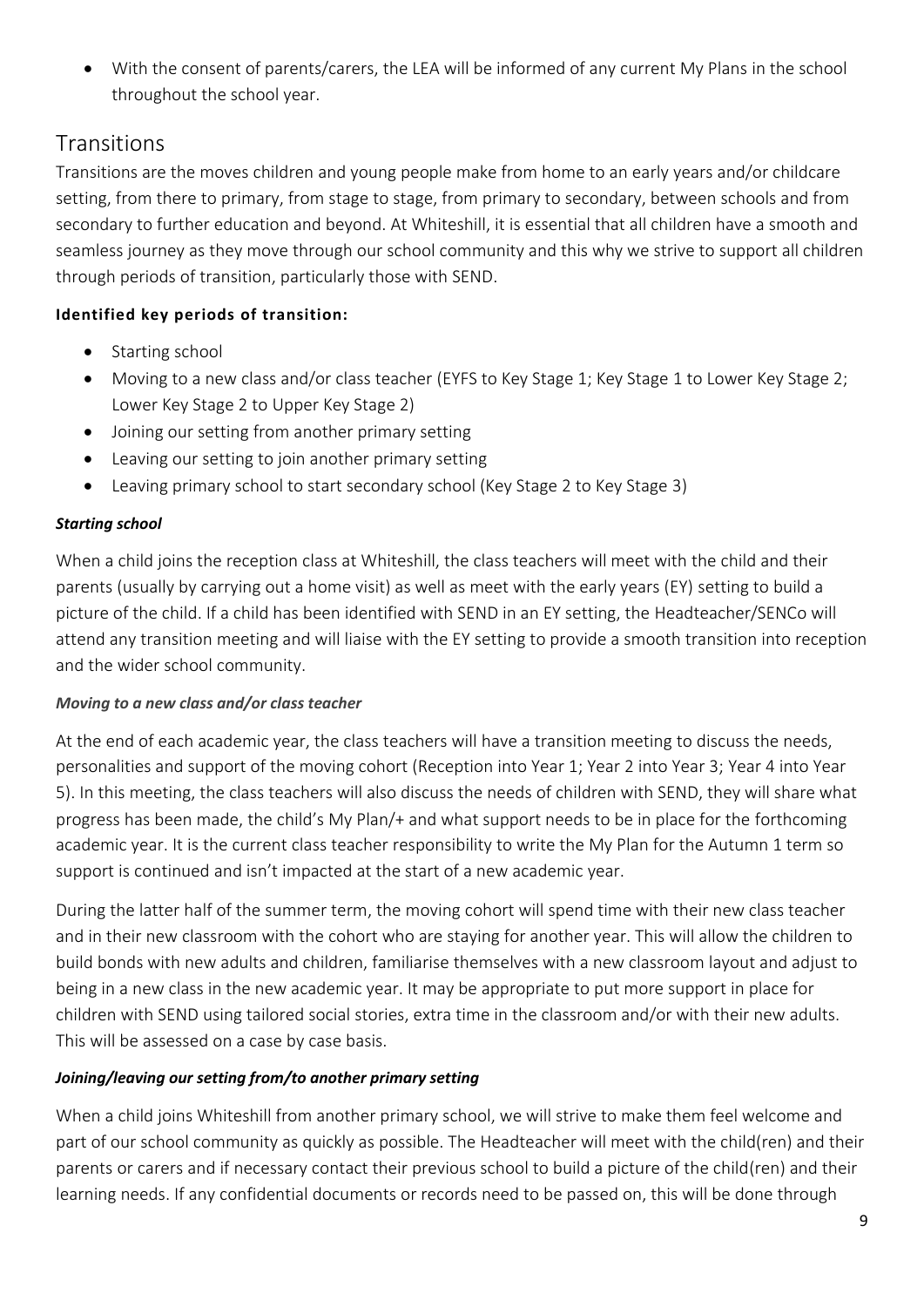secure means, such as Egress or similar. This information will be stored in line with our record keeping policy and our SEND register will be updated accordingly.

When a child leaves Whiteshill to join another school, the Headteacher will securely pass on any important information to the new school and meet to discuss this further if required. Again, the SEND register will be updated accordingly.

#### *Leaving primary school to start secondary school*

When a child moves onto secondary school, we will facilitate and support the transition being put in place by the secondary school. This could be allowing children to attend transition sessions, meeting with their new Head of Year and providing time for the class teacher to meet with secondary school staff. For children with a learning need or SEND, we will securely pass on any important information and records to the secondary school to ensure they have all the information to carry on any further support. In cases of children with EHC Plans, we invite the secondary school to the final My Plan/review meeting with parents to discuss what support may be needed going forward, review end of Key Stage targets and finalised a transition plan.

It should be noted that in line with the SEND Code of Practice, during any stage of transition we as 'the current setting' will agree with the child and/or the parents what information will be shared as part of the planning process.

## <span id="page-9-0"></span>Partnership with Parents and Children

Home support is a crucial factor in the progress of all children. Research has shown that partnership with parents or carers is one of the most important ways in which standards can be raised. At Whiteshill, we actively encourage building a successful partnership with parents or carers. Parents or carers will have the opportunity to review and discuss their child's learning need or SEND twice a year through the My Plan meetings with the SENCo. If families require additional support from the school and other agencies, the school will facilitate Team Around the Child/Family meetings (TAC/TAF) and meet with the family every 6 weeks.

Parents who have concerns about their child's progress should initially contact the class teacher, who will consult with the SENCo when appropriate.

For parents who are dissatisfied with the provision for their child in an EHC Plan or with the LA's decision not to make a Statutory Assessment, there is SENDIASS Gloucestershire (formally known as the Parent Partnership Service) and, if necessary, the Regional SEN Tribunal system.

It is essential that our children are at the centre of everything we do. It is important that their voice is heard and that their views are respected. They are often the best judge of their own needs and lasting learning cannot be achieved without positive participation. It is known that children with a learning need or SEND can have a lower sense of self-esteem and confidence, so a child-centred approach is key. They will be consulted through pupil conferencing, My Profiles and whenever relevant through parents' meetings.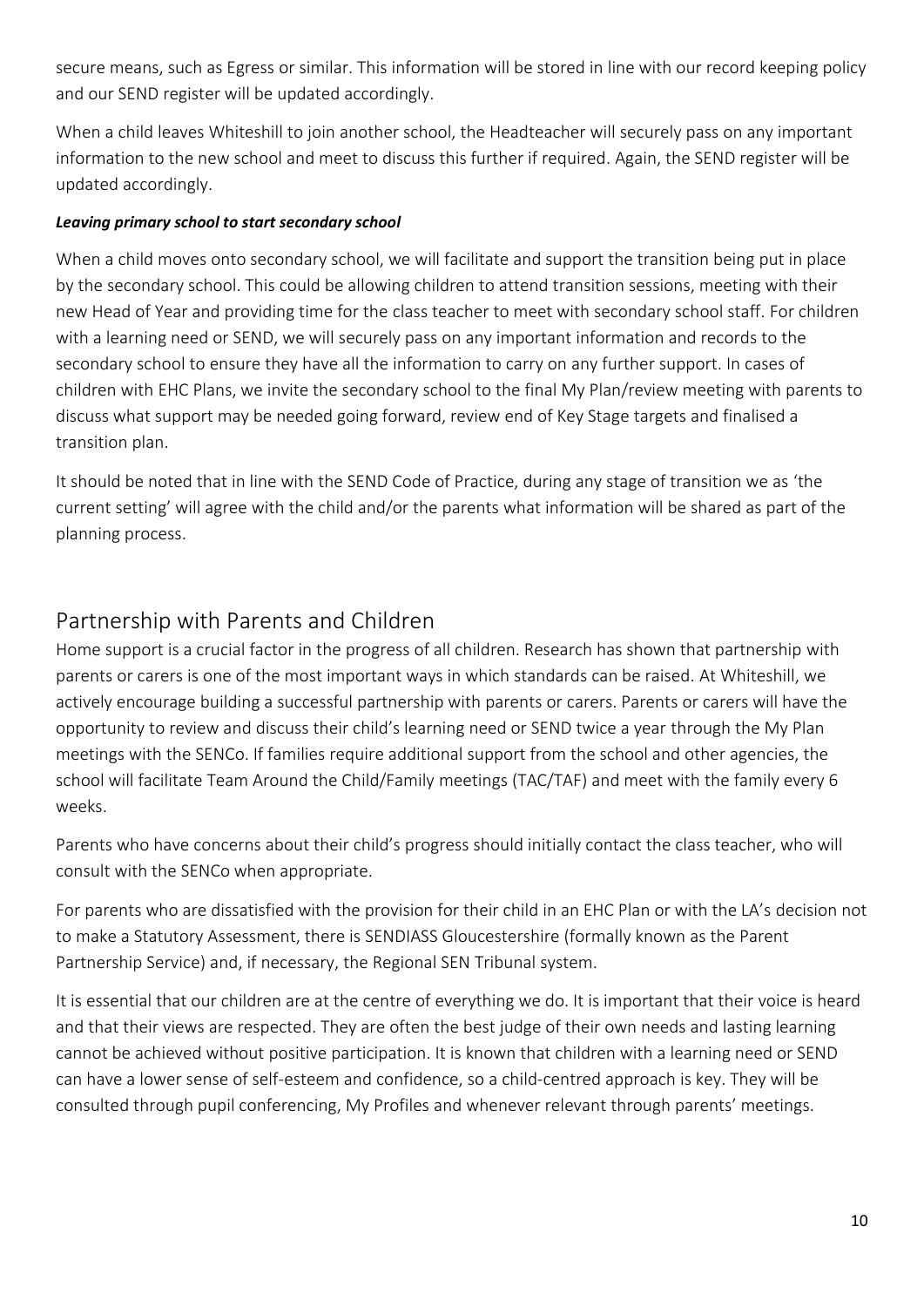## <span id="page-10-0"></span>Monitoring and Evaluating the Success of the SEND provision.

At Whiteshill, we are committed to the consistent monitoring, review and evaluation of our SEND provision. In this respect, the SENCo will submit the school's annual SEND report to the Headteacher and Governing Body annually. The SENCo, with input from the Headteacher, uses a range of methods to gather data for analysis, including:

- Recording of data 3 x a year linked to % on track for age-related expectations (ARE);
- Analysis of end of year National Curriculum performance (KS1 and KS2 SATs, Y1 Phonics Screening, Teacher Assessment);
- Analysis of impact of interventions through scrutiny of intervention timetables, outcome trackers and plans;
- Support from outside agencies including Speech and Language and the Educational Psychologist;
- Reviews of My Plan, My Plan+ and EHC Plan targets;
- Noting of parents' and pupils' views, e.g. through parents' meetings, questionnaires or conferencing.

## <span id="page-10-1"></span>Bullying and Safeguarding **Bullying**

It is known that children with a learning need or SEND are especially vulnerable to the impact of bullying and as a school we take serval steps to tackle this, such as through our PSHE curriculum lessons, annual e-safety day and focused whole school assemblies as well as incorporating growth mindset into the school ethos. More details are outlined in our Anti-Bullying policy.

#### **Safeguarding**

We recognise that children with SEND can face safeguarding challenges. These include:

- Assumptions that indicators of possible abuse such as behaviour, mood and injury relate to the child's disability without further exploration;
- Being more prone to peer group isolation than other children;
- The potential for children with SEN and disabilities being disproportionally impacted by behaviours such as bullying, without outwardly showing any signs;
- Communication barriers and difficulties in overcoming these barriers.

As a result, we recognise that some children will need additional pastoral support, e.g. working with outside agencies, targeted SEMH inventions and other therapeutic interventions. Please see our Child Protection and Safeguarding Policy for more information.

## <span id="page-10-2"></span>Complaints Procedure

As outlined in the school's complaints policy, there are two stages to logging a complaint;

Stage 1 (informal) would be to talk to the class teacher about the provision your child is receiving. If you are still unable to resolve concerns, then the next step is to talk to the SENCo. If your concerns are still unresolved, talk to the Headteacher.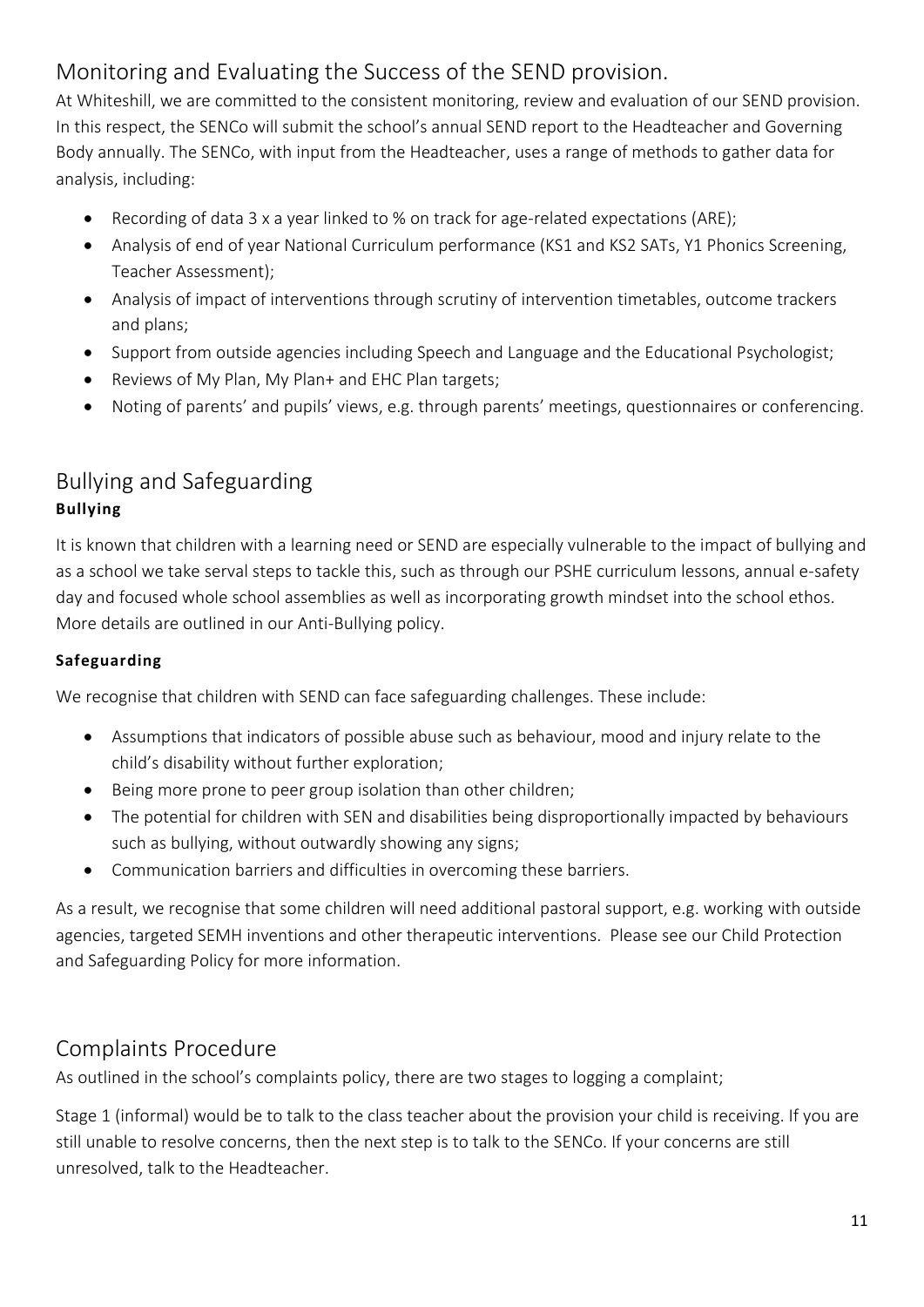Stage 2 (formal) would be referring to school's complaints procedure which governors will use to try and resolve issues. If you are still unhappy, you can use SENDIASS Gloucestershire and, if necessary, the Regional SEN Tribunal system.

<span id="page-11-0"></span>Linked Documents and Policies

- [SEND Code of Practice 2015](https://assets.publishing.service.gov.uk/government/uploads/system/uploads/attachment_data/file/398815/SEND_Code_of_Practice_January_2015.pdf)
- [Gloucestershire SEND Graduated Pathway](https://search3.openobjects.com/mediamanager/gloucs/glosfamilies/files/gloucestershire_guidance_for_practitioners_working_with_children_and_young_people_2nd_ed.pdf)
- [Safeguarding Policy](https://www.whiteshillschool.co.uk/wp-content/uploads/2021/10/DGAT-Child-Protection-and-Safeguarding-Policy.pdf)
- [Anti-Bullying Policy](https://www.whiteshillschool.co.uk/wp-content/uploads/2021/09/DGAT-Anti-bulling-Policy-Final-1-1.pdf)
- [Complaints Policy](https://www.whiteshillschool.co.uk/wp-content/uploads/2021/09/DGAT-Complaints-Policy.pdf)
- [Behaviour Policy](https://www.whiteshillschool.co.uk/wp-content/uploads/2021/09/Behaviour-Policy-DRAFT-Sept-2021-1.pdf)
- [Teaching and Learning Policy](https://www.whiteshillschool.co.uk/wp-content/uploads/2019/09/Teaching-and-Learning-Policy.pdf)
- [Feedback and Marking Policy](https://www.whiteshillschool.co.uk/wp-content/uploads/2021/09/Feedback-and-Marking-Policy.pdf)
- [Supporting Pupils with Medical Conditions Policy](https://www.whiteshillschool.co.uk/wp-content/uploads/2021/09/DGAT-Supporting-Pupils-with-Medical-Cond.pdf)
- Accessibility Plan
- [Gloucestershire Local Offer](https://www.glosfamiliesdirectory.org.uk/kb5/gloucs/glosfamilies/family.page?familychannel=2)

Author: Jackie Colman Completion date: December 2021

Next review date: December 2023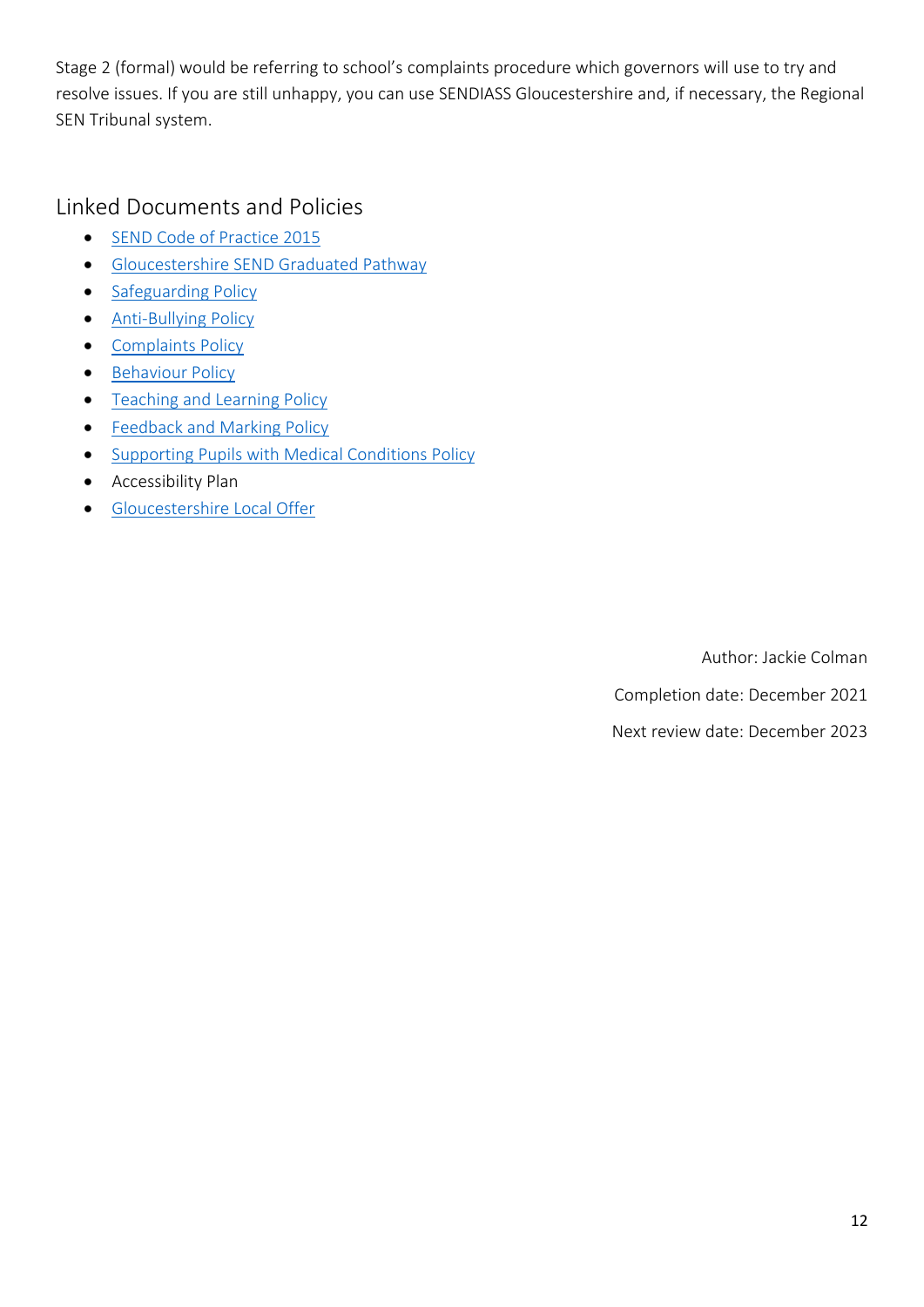## <span id="page-12-0"></span>Appendices

<span id="page-12-1"></span>Appendix 1: Possible support for children with reading as an identified area of need:

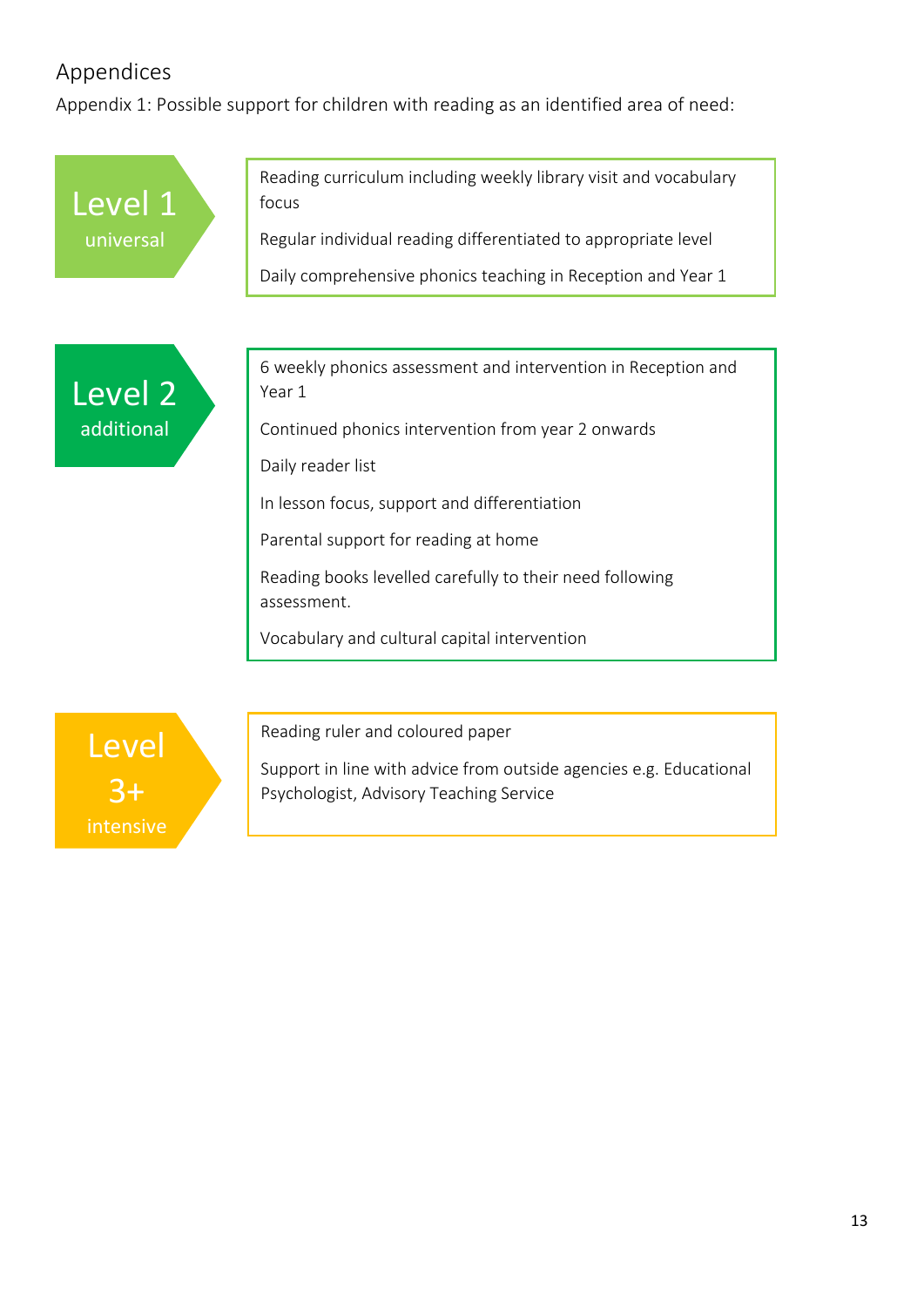<span id="page-13-0"></span>Appendix 2: Support for children with writing as an identified area of need:



Writing curriculum including model texts and opportunity for editing

Word cards and working walls for reference

'Every Time We Write' expectations for each year group clearly displayed and referenced in lessons.

'Handwriting Hero' certificates and pen licences in Oak Class

Weekly letter formation, spelling and grammar sessions from year 2 onwards.

Writing focus in phonic sessions in Reception and Year 1

Spellings applied in letter formation sessions



In class focus, support and differentiation

Nessy online spelling programme

Parental support for spellings

Ergonomic pencil, pen or desk

Fine motor skills intervention

Letter formation intervention



#### Coloured paper

Access to laptop

Support in line with advice from outside agencies e.g. Educational Psychologist, Advisory Teaching Service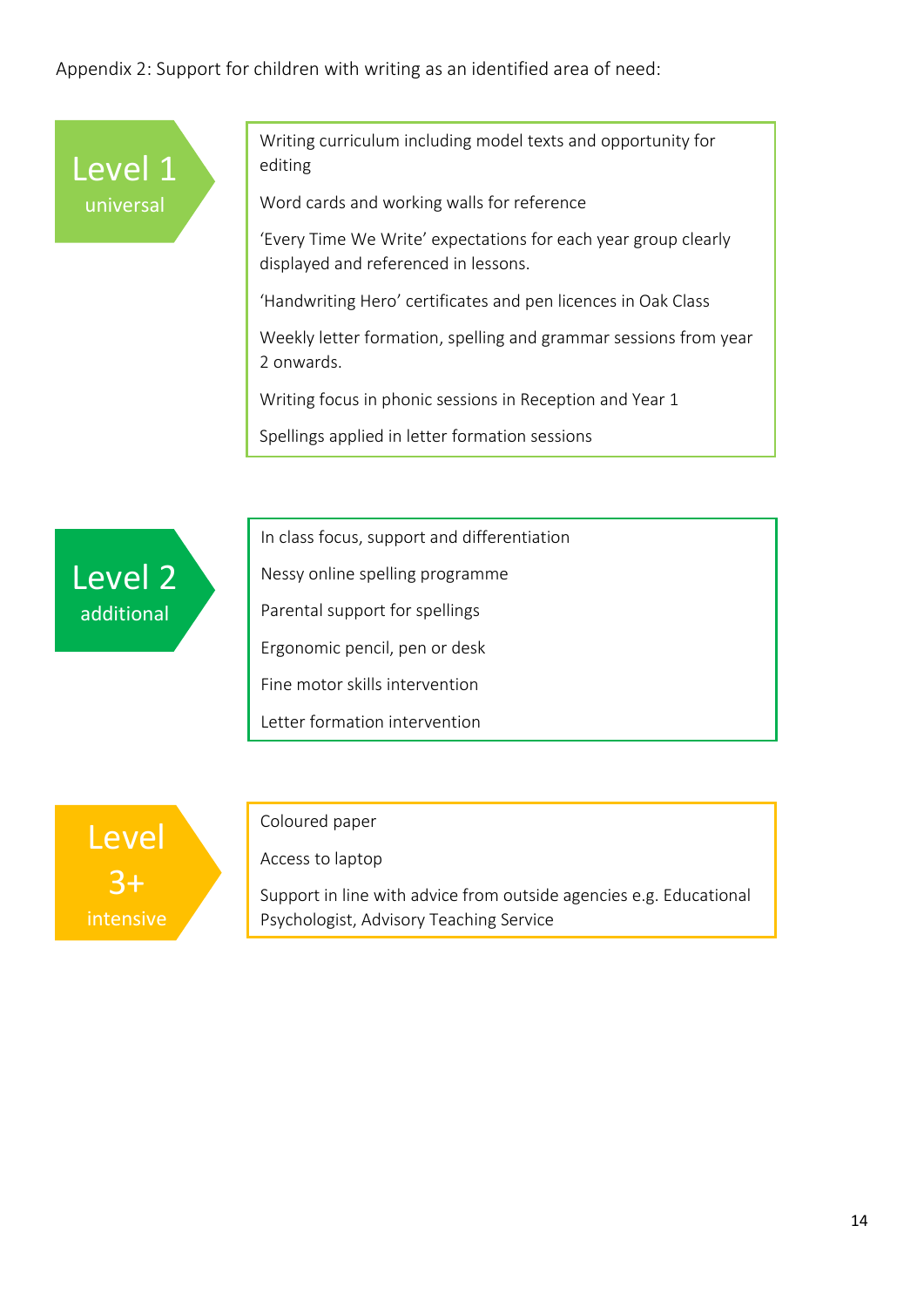## <span id="page-14-0"></span>Appendix 3: Support for children with communication and language as an identified area of need:

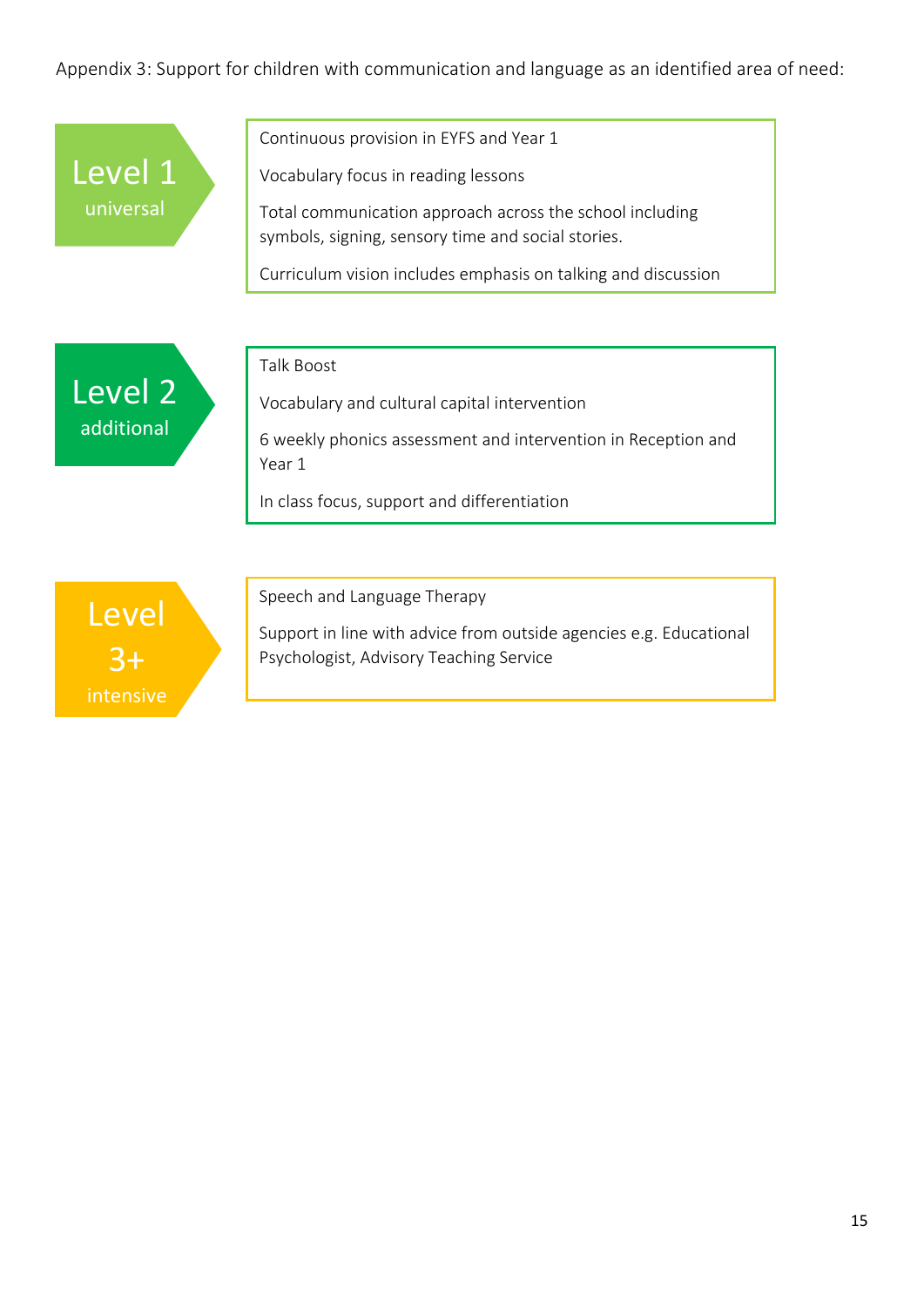## <span id="page-15-0"></span>Appendix 4: Support for children with maths as an identified area of need: